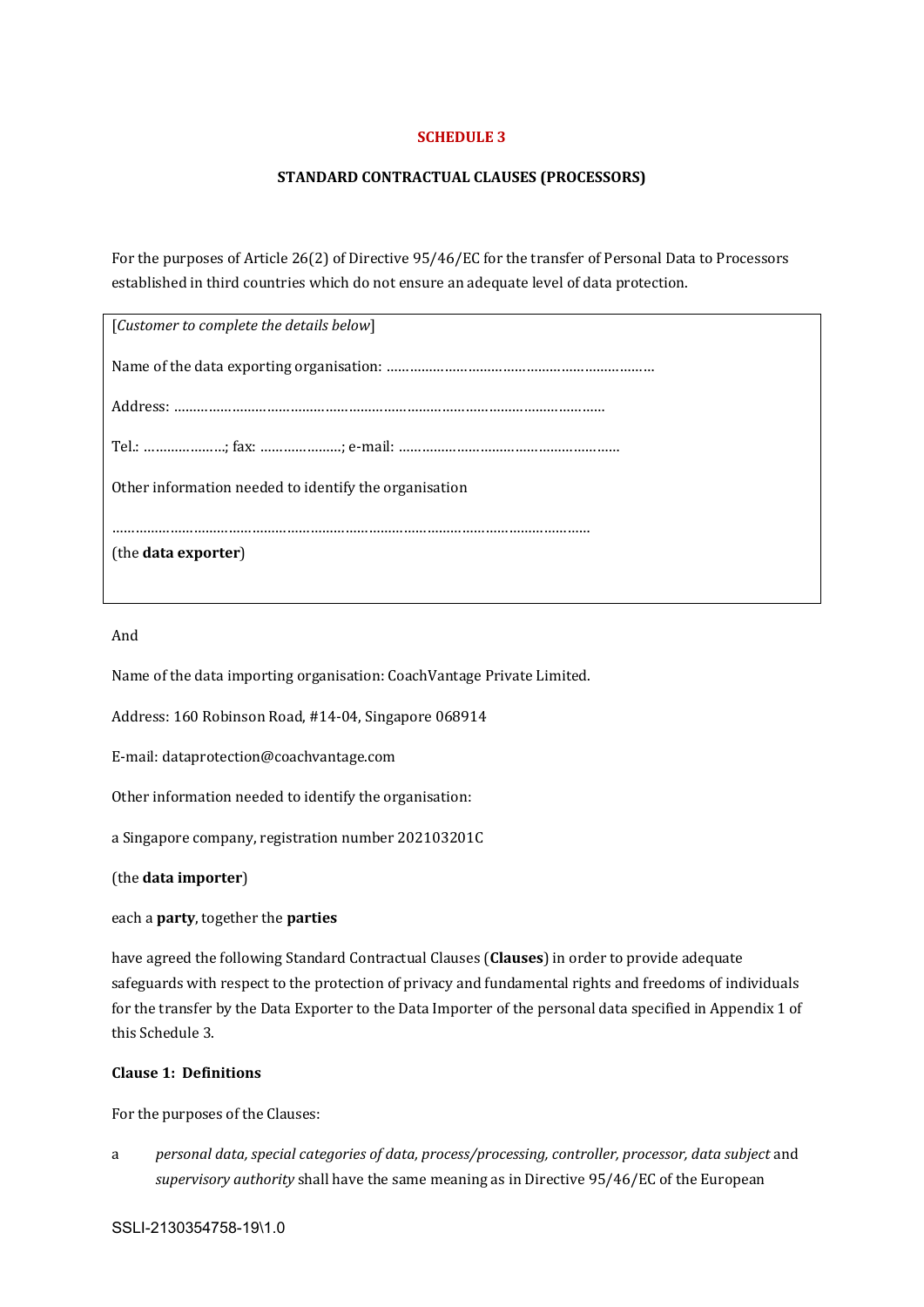Parliament and of the Council of 24 October 1995 on the protection of individuals with regard to the processing of personal data and on the free movement of such data;

- b the *data exporter* means the controller who transfers the personal data;
- c the *data importer* means the processor who agrees to receive from the data exporter personal data intended for processing on his behalf after the transfer in accordance with his instructions and the terms of the Clauses and who is not subject to a third country's system ensuring adequate protection within the meaning of Article 25(1) of Directive 95/46/EC;
- d the *subprocessor* means any processor engaged by the data importer or by any other subprocessor of the data importer who agrees to receive from the data importer or from any other subprocessor of the data importer personal data exclusively intended for processing activities to be carried out on behalf of the data exporter after the transfer in accordance with his instructions, the terms of the Clauses and the terms of the written subcontract;
- e the *applicable data protection law* means the legislation protecting the fundamental rights and freedoms of individuals and, in particular, their right to privacy with respect to the processing of personal data applicable to a data controller in the Member State in which the data exporter is established;
- f *technical and organisational security measures* means those measures aimed at protecting personal data against accidental or unlawful destruction or accidental loss, alteration, unauthorised disclosure or access, in particular where the processing involves the transmission of data over a network, and against all other unlawful forms of processing.

### **Clause 2: Details of the transfer**

The details of the transfer and in particular the special categories of personal data where applicable are specified in Appendix 1 which forms an integral part of the Clauses.

### **Clause 3: Third-party beneficiary clause**

- 1 The data subject can enforce against the data exporter this Clause, Clause 4b to i, Clause 5a to e, and g to j, Clause 6(1) and (2), Clause 7, Clause 8(2), and Clauses 9 to 12 as third-party beneficiary.
- 2 The data subject can enforce against the data importer this Clause, Clause 5a to e and g, Clause 6, Clause 7, Clause 8(2), and Clauses 9 to 12, in cases where the data exporter has factually disappeared or has ceased to exist in law unless any successor entity has assumed the entire legal obligations of the data exporter by contract or by operation of law, as a result of which it takes on the rights and obligations of the data exporter, in which case the data subject can enforce them against such entity.
- 3 The data subject can enforce against the subprocessor this Clause, Clause 5a to e and g, Clause 6, Clause 7, Clause 8(2), and Clauses 9 to 12, in cases where both the data exporter and the data importer have factually disappeared or ceased to exist in law or have become insolvent, unless any successor entity has assumed the entire legal obligations of the data exporter by contract or by operation of law as a result of which it takes on the rights and obligations of the data exporter, in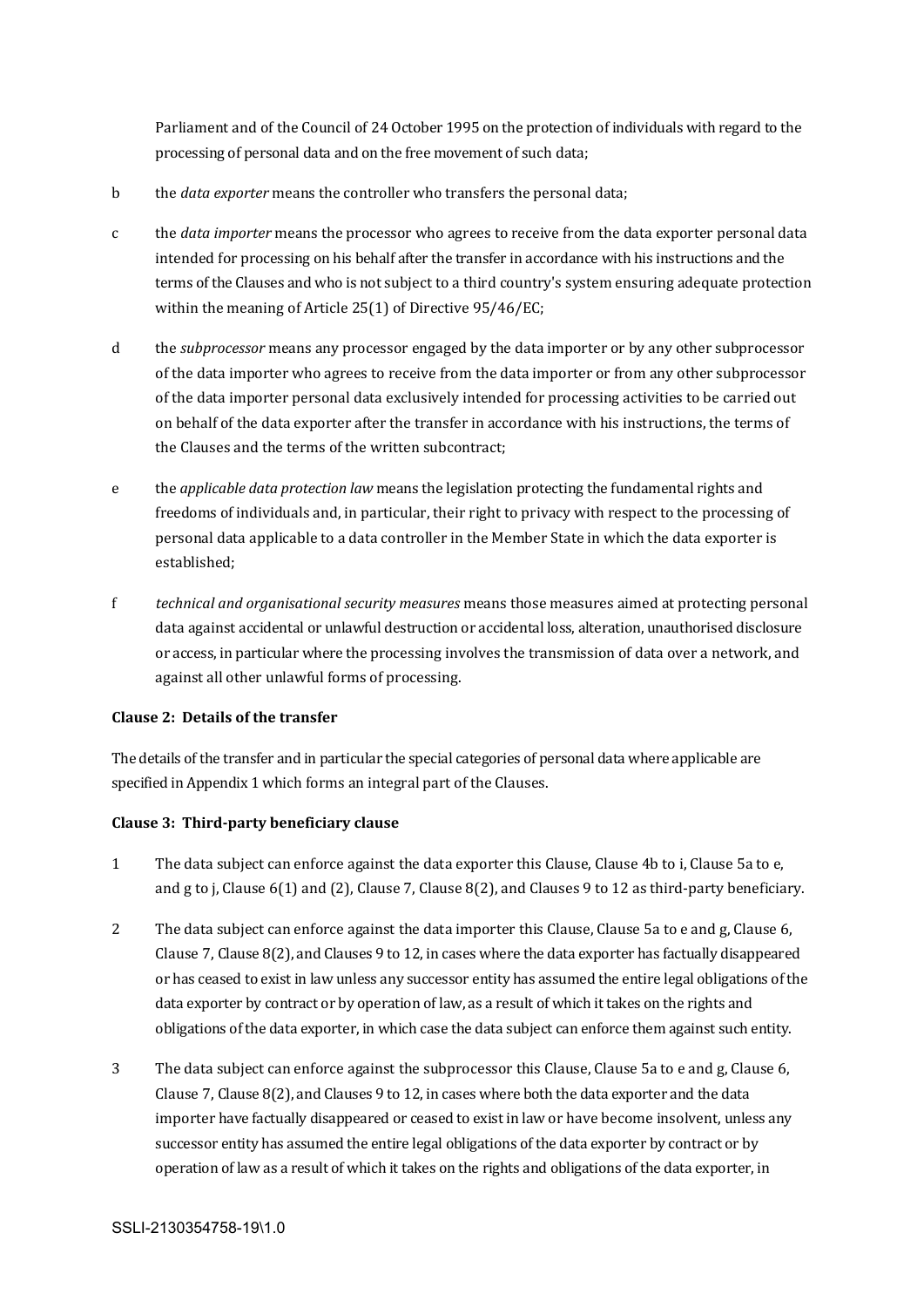which case the data subject can enforce them against such entity. Such third-party liability of the subprocessor shall be limited to its own processing operations under the Clauses.

4 The parties do not object to a data subject being represented by an association or other body if the data subject so expressly wishes and if permitted by national law.

#### **Clause 4: Obligations of the data exporter**

The data exporter agrees and warrants:

- a that the processing, including the transfer itself, of the personal data has been and will continue to be carried out in accordance with the relevant provisions of the applicable data protection law (and, where applicable, has been notified to the relevant authorities of the Member State where the data exporter is established) and does not violate the relevant provisions of that State;
- b that it has instructed and throughout the duration of the personal data processing services will instruct the data importer to process the personal data transferred only on the data exporter's behalf and in accordance with the applicable data protection law and the Clauses;
- c that the data importer will provide sufficient guarantees in respect of the technical and organisational security measures specified in Appendix 2 to this contract;
- d that after assessment of the requirements of the applicable data protection law, the security measures are appropriate to protect personal data against accidental or unlawful destruction or accidental loss, alteration, unauthorised disclosure or access, in particular where the processing involves the transmission of data over a network, and against all other unlawful forms of processing, and that these measures ensure a level of security appropriate to the risks presented by the processing and the nature of the data to be protected having regard to the state of the art and the cost of their implementation;
- e that it will ensure compliance with the security measures;
- f that, if the transfer involves special categories of data, the data subject has been informed or will be informed before, or as soon as possible after, the transfer that its data could be transmitted to a third country not providing adequate protection within the meaning of Directive 95/46/EC;
- g to forward any notification received from the data importer or any subprocessor pursuant to Clause 5b and Clause 8(3) to the data protection supervisory authority if the data exporter decides to continue the transfer or to lift the suspension;
- h to make available to the data subjects upon request a copy of the Clauses, with the exception of Appendix 2, and a summary description of the security measures, as well as a copy of any contract for subprocessing services which has to be made in accordance with the Clauses, unless the Clauses or the contract contain commercial information, in which case it may remove such commercial information;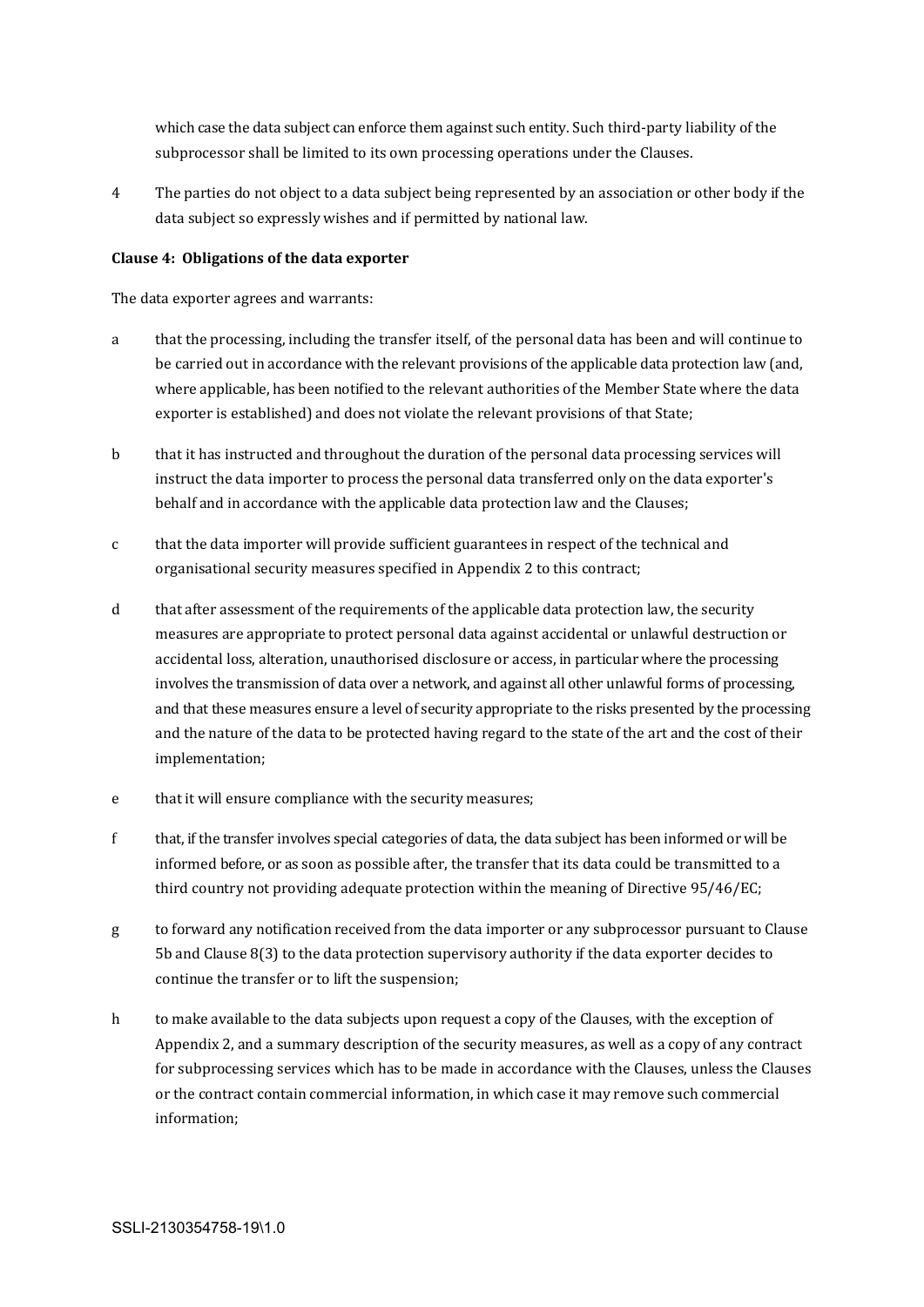- i that, in the event of subprocessing, the processing activity is carried out in accordance with Clause 11 by a subprocessor providing at least the same level of protection for the personal data and the rights of data subject as the data importer under the Clauses; and
- j that it will ensure compliance with Clause 4a to i.

### **Clause 5: Obligations of the data importer**

The data importer agrees and warrants:

- a to process the personal data only on behalf of the data exporter and in compliance with its instructions and the Clauses; if it cannot provide such compliance for whatever reasons, it agrees to inform promptly the data exporter of its inability to comply, in which case the data exporter is entitled to suspend the transfer of data and/or terminate the contract;
- b that it has no reason to believe that the legislation applicable to it prevents it from fulfilling the instructions received from the data exporter and its obligations under the contract and that in the event of a change in this legislation which is likely to have a substantial adverse effect on the warranties and obligations provided by the Clauses, it will promptly notify the change to the data exporter as soon as it is aware, in which case the data exporter is entitled to suspend the transfer of data and/or terminate the contract;
- c that it has implemented the technical and organisational security measures specified in Appendix 2 before processing the personal data transferred;
- d that it will promptly notify the data exporter about:
	- i any legally binding request for disclosure of the personal data by a law enforcement authority unless otherwise prohibited, such as a prohibition under criminal law to preserve the confidentiality of a law enforcement investigation,
	- ii any accidental or unauthorised access, and
	- iii any request received directly from the data subjects without responding to that request, unless it has been otherwise authorised to do so;
- e to deal promptly and properly with all inquiries from the data exporter relating to its processing of the personal data subject to the transfer and to abide by the advice of the supervisory authority with regard to the processing of the data transferred;
- f at the request of the data exporter to submit its data processing facilities for audit of the processing activities covered by the Clauses which shall be carried out by the data exporter or an inspection body composed of independent members and in possession of the required professional qualifications bound by a duty of confidentiality, selected by the data exporter, where applicable, in agreement with the supervisory authority;
- g to make available to the data subject upon request a copy of the Clauses, or any existing contract for subprocessing, unless the Clauses or contract contain commercial information, in which case it may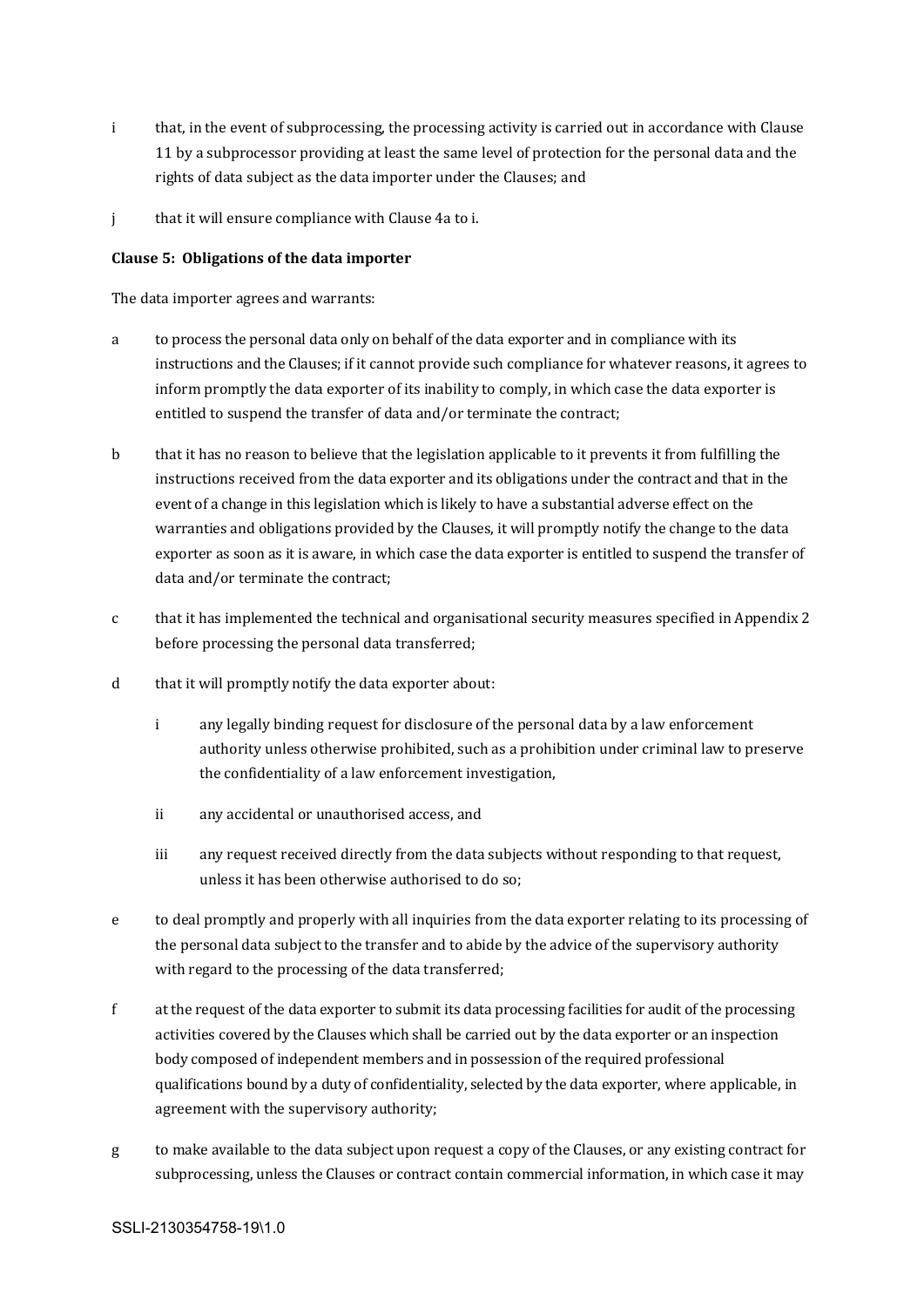remove such commercial information, with the exception of Appendix 2 which shall be replaced by a summary description of the security measures in those cases where the data subject is unable to obtain a copy from the data exporter;

- h that, in the event of subprocessing, it has previously informed the data exporter and obtained its prior written consent;
- i that the processing services by the subprocessor will be carried out in accordance with Clause 11;
- j to send promptly a copy of any subprocessor agreement it concludes under the Clauses to the data exporter.

## **Clause 6: Liability**

- 1 The parties agree that any data subject, who has suffered damage as a result of any breach of the obligations referred to in Clause 3 or in Clause 11 by any party or subprocessor is entitled to receive compensation from the data exporter for the damage suffered.
- 2 If a data subject is not able to bring a claim for compensation in accordance with paragraph 1 against the data exporter, arising out of a breach by the data importer or his subprocessor of any of their obligations referred to in Clause 3 or in Clause 11, because the data exporter has factually disappeared or ceased to exist in law or has become insolvent, the data importer agrees that the data subject may issue a claim against the data importer as if it were the data exporter, unless any successor entity has assumed the entire legal obligations of the data exporter by contract of by operation of law, in which case the data subject can enforce its rights against such entity.

The data importer may not rely on a breach by a subprocessor of its obligations in order to avoid its own liabilities.

3 If a data subject is not able to bring a claim against the data exporter or the data importer referred to in paragraphs 1 and 2, arising out of a breach by the subprocessor of any of their obligations referred to in Clause 3 or in Clause 11 because both the data exporter and the data importer have factually disappeared or ceased to exist in law or have become insolvent, the subprocessor agrees that the data subject may issue a claim against the data subprocessor with regard to its own processing operations under the Clauses as if it were the data exporter or the data importer, unless any successor entity has assumed the entire legal obligations of the data exporter or data importer by contract or by operation of law, in which case the data subject can enforce its rights against such entity. The liability of the subprocessor shall be limited to its own processing operations under the Clauses.

### **Clause 7: Mediation and jurisdiction**

- 1 The data importer agrees that if the data subject invokes against it third-party beneficiary rights and/or claims compensation for damages under the Clauses, the data importer will accept the decision of the data subject:
	- a to refer the dispute to mediation, by an independent person or, where applicable, by the supervisory authority;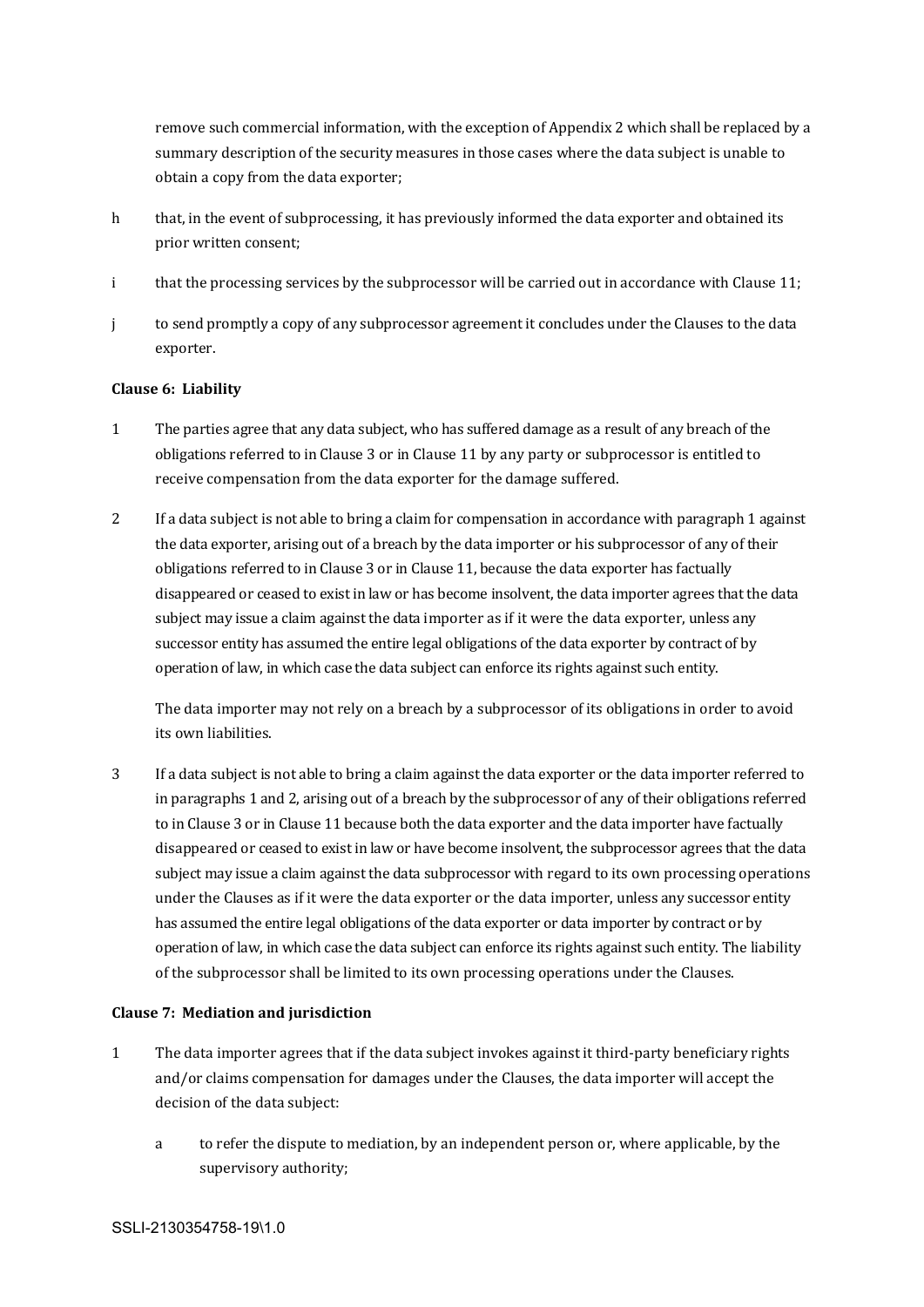- b to refer the dispute to the courts in the Member State in which the data exporter is established.
- 2 The parties agree that the choice made by the data subject will not prejudice its substantive or procedural rights to seek remedies in accordance with other provisions of national or international law.

## **Clause 8: Cooperation with supervisory authorities**

- 1 The data exporter agrees to deposit a copy of this contract with the supervisory authority if it so requests or if such deposit is required under the applicable data protection law.
- 2 The parties agree that the supervisory authority has the right to conduct an audit of the data importer, and of any subprocessor, which has the same scope and is subject to the same conditions as would apply to an audit of the data exporter under the applicable data protection law.
- 3 The data importer shall promptly inform the data exporter about the existence of legislation applicable to it or any subprocessor preventing the conduct of an audit of the data importer, or any subprocessor, pursuant to paragraph 2. In such a case the data exporter shall be entitled to take the measures foreseen in Clause 5b.

## **Clause 9: Governing Law**

The Clauses shall be governed by the law of the Member State in which the data exporter is established.

### **Clause 10: Variation of the contract**

The parties undertake not to vary or modify the Clauses. This does not preclude the parties from adding clauses on business related issues where required as long as they do not contradict the Clause.

### **Clause 11: Subprocessing**

- 1 The data importer shall not subcontract any of its processing operations performed on behalf of the data exporter under the Clauses without the prior written consent of the data exporter. Where the data importer subcontracts its obligations under the Clauses, with the consent of the data exporter, it shall do so only by way of a written agreement with the subprocessor which imposes the same obligations on the subprocessor as are imposed on the data importer under the Clauses. Where the subprocessor fails to fulfil its data protection obligations under such written agreement the data importer shall remain fully liable to the data exporter for the performance of the subprocessor's obligations under such agreement.
- 2 The prior written contract between the data importer and the subprocessor shall also provide for a third-party beneficiary clause as laid down in Clause 3 for cases where the data subject is not able to bring the claim for compensation referred to in paragraph 1 of Clause 6 against the data exporter or the data importer because they have factually disappeared or have ceased to exist in law or have become insolvent and no successor entity has assumed the entire legal obligations of the data exporter or data importer by contract or by operation of law. Such third-party liability of the subprocessor shall be limited to its own processing operations under the Clauses.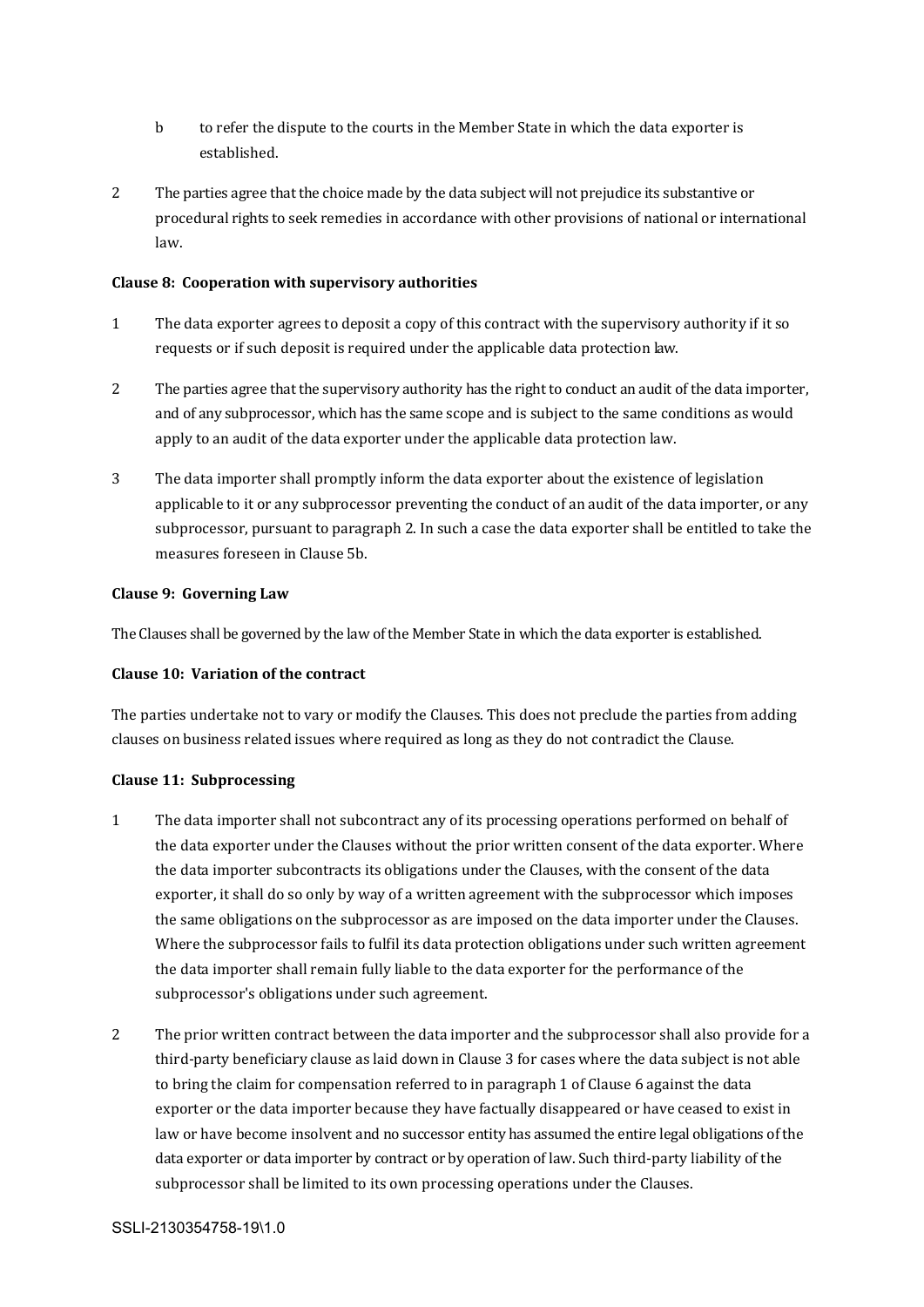- 3 The provisions relating to data protection aspects for subprocessing of the contract referred to in paragraph 1 shall be governed by the law of the Member State in which the data exporter is established.
- 4 The data exporter shall keep a list of subprocessing agreements concluded under the Clauses and notified by the data importer pursuant to Clause 5j, which shall be updated at least once a year. The list shall be available to the data exporter's data protection supervisory authority.

#### **Clause 12: Obligation after the termination of personal data processing services**

- 1 The parties agree that on the termination of the provision of data processing services, the data importer and the subprocessor shall, at the choice of the data exporter, return all the personal data transferred and the copies thereof to the data exporter or shall destroy all the personal data and certify to the data exporter that it has done so, unless legislation imposed upon the data importer prevents it from returning or destroying all or part of the personal data transferred. In that case, the data importer warrants that it will guarantee the confidentiality of the personal data transferred and will not actively process the personal data transferred anymore.
- 2 The data importer and the subprocessor warrant that upon request of the data exporter and/or of the supervisory authority, it will submit its data processing facilities for an audit of the measures referred to in paragraph 1.

#### **On behalf of the data exporter:**

| [Customer to complete the details below]                                      |  |  |
|-------------------------------------------------------------------------------|--|--|
| Name (written out in full):                                                   |  |  |
| Position:                                                                     |  |  |
| Address:                                                                      |  |  |
| Other information necessary in order for the contract to be binding (if any): |  |  |
|                                                                               |  |  |
|                                                                               |  |  |

### **On behalf of the data importer:**

Name (written out in full): Glen Oliveiro

Position: Data Protection Officer

Address: 160 Robinson Road, #14-04, Singapore 068914

Other information necessary in order for the contract to be binding (if any):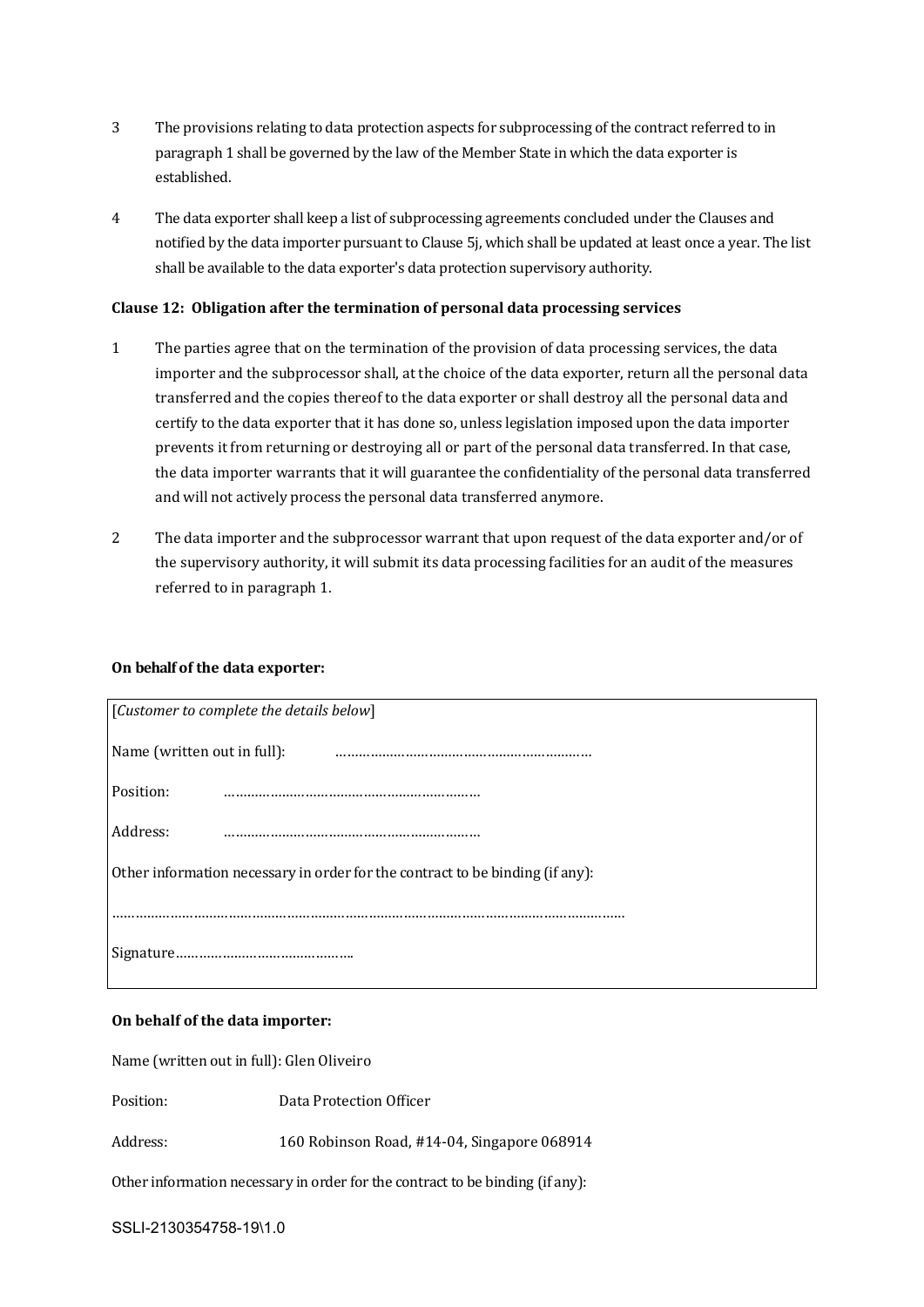Signature

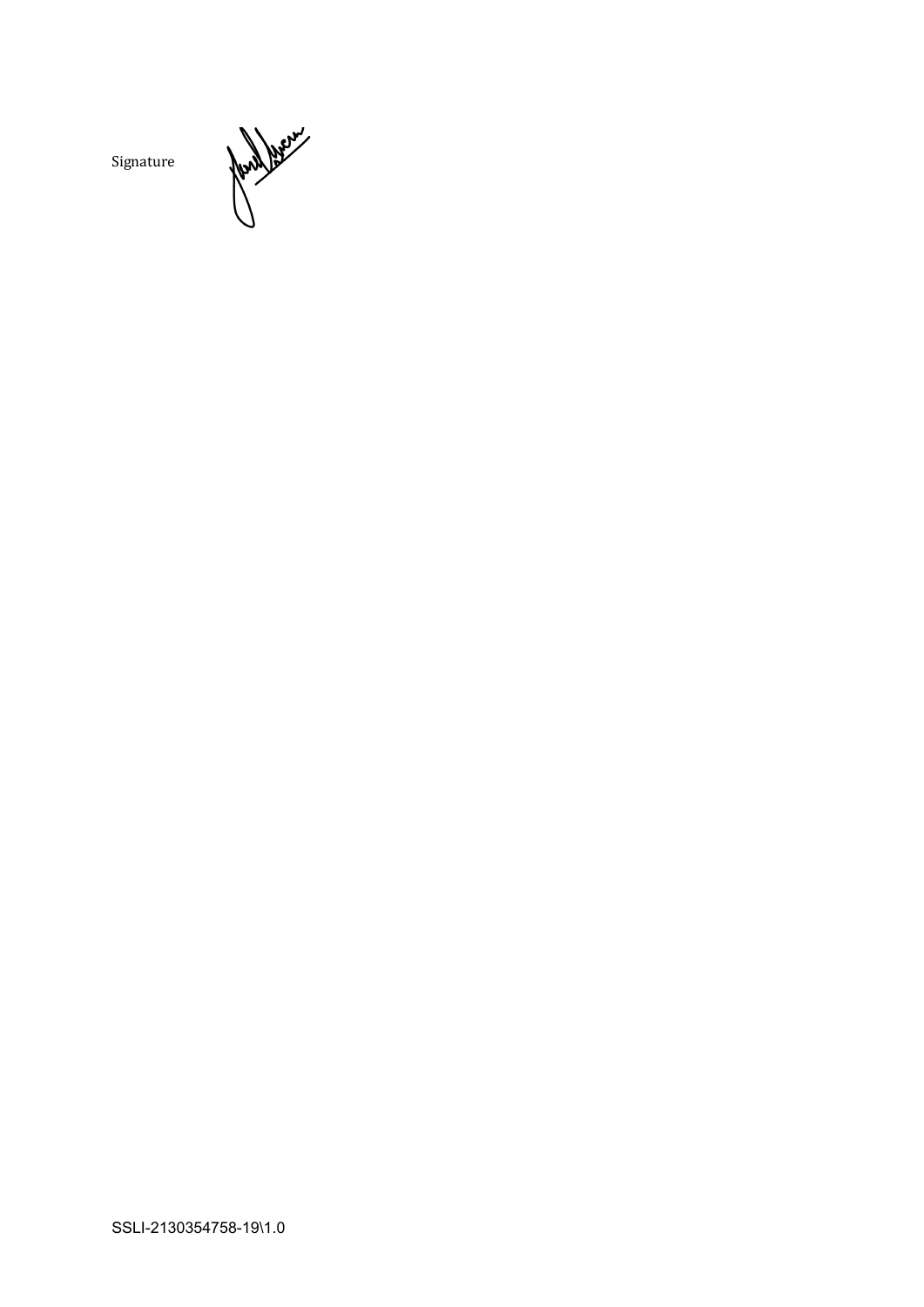#### **APPENDIX 1 TO THE STANDARD CONTRACTUAL CLAUSES**

This Appendix forms part of the Clauses and must be completed and signed by the parties

The Member States may complete or specify, according to their national procedures, any additional necessary information to be contained in this Appendix

#### **Data exporter**

The data exporter is:

[*Customer to complete the details below*]

Name: ……………………………………………………………

(please specify briefly your activities relevant to the transfer):

………………………………………………………………………………………………………………………

#### **Data importer**

The data importer is:

CoachVantage Private Limited, a Singapore company, registration number 202103201C

(please specify briefly your activities relevant to the transfer):

Providing a cloud-based software-as-a-service application for coaches to manage their coaching practice

### **Data subjects**

The personal data transferred concern the following categories of data subjects:

As set out in Schedule 1 of the Data Processing Addendum to which these Clauses are attached.

#### **Categories of data**

As set out in Schedule 1 of the Data Processing Addendum to which these Clauses are attached.

### **Special categories of data (if appropriate)**

The personal data transferred concern the following special categories of data:

The data exporter may submit special categories of data, the extent of which will be determined and controlled by the data exporter in the data exporter's sole discretion, and which is for the sake of clarity is personal data revealing data concerning religious or political views, health, employment, career, sexual orientation, relationships, calendar events and appointments, contracts, images, videos, personal files and documents and other content.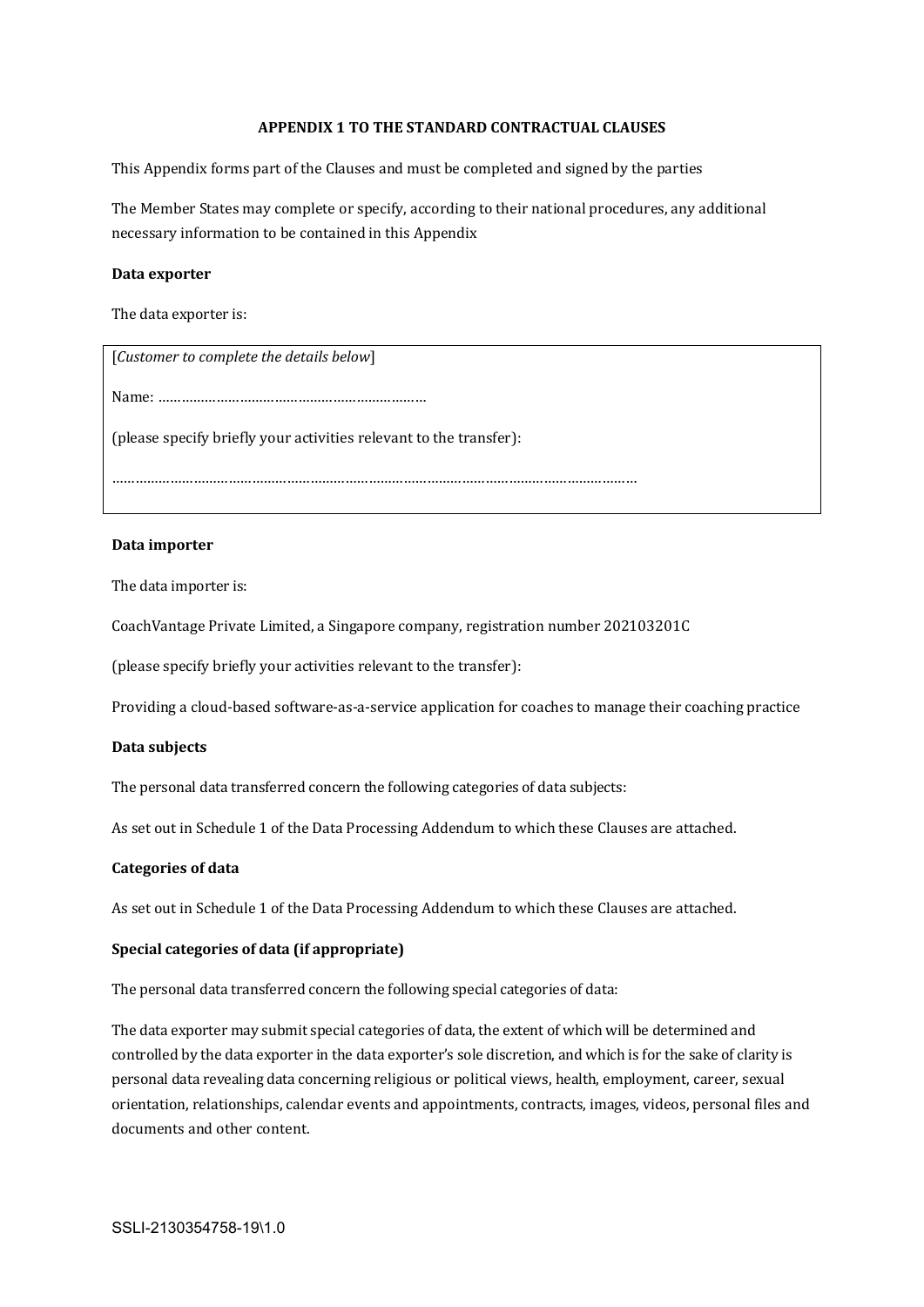### **Processing operations**

The personal data transferred will be subject to the following basic processing activities:

The data importer will process personal data to exercise its rights and perform its obligations under the Agreement.

#### **DATA EXPORTER**

| [Customer to complete the details below] |  |  |
|------------------------------------------|--|--|
| Name:                                    |  |  |
| Signature                                |  |  |

## **DATA IMPORTER**

Name: Glen Oliveiro